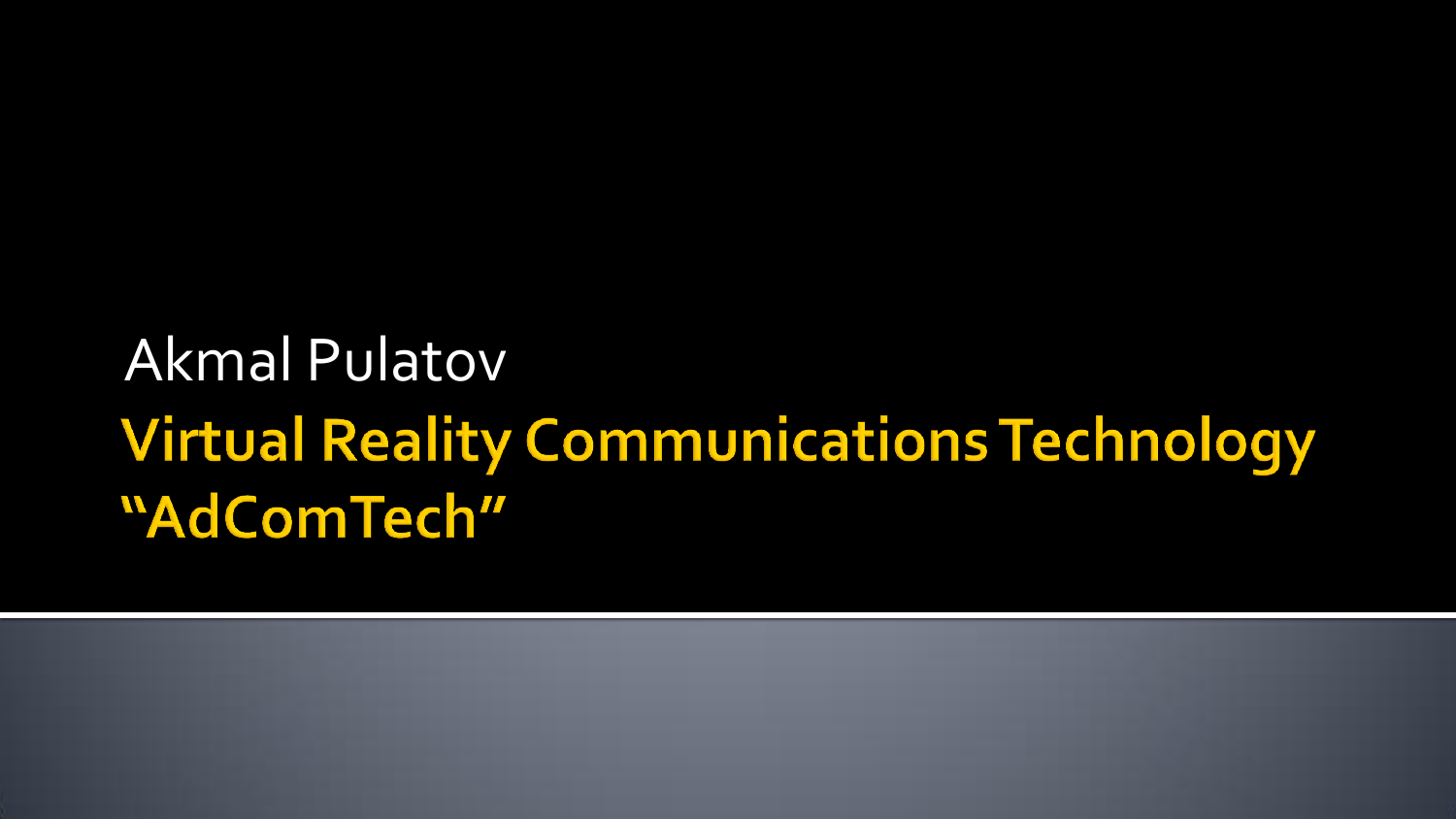# **Company Background**

- "Mahadev Marmo Tashkent" JV LLC was incorporated in Tashkent, Uzbekistan in 2016 July
- **I** I started this Joint Venture with my business partner "Mahadev Marmo" Pvt. Ltd. from Udaipur, India.
- We started importing marble and granite from India to Uzbekistan but now I am moving into different business.
- Now I am the only owner of "Mahadev Marmo Tashkent" JV LLC in Tashkent, Uzbekistan.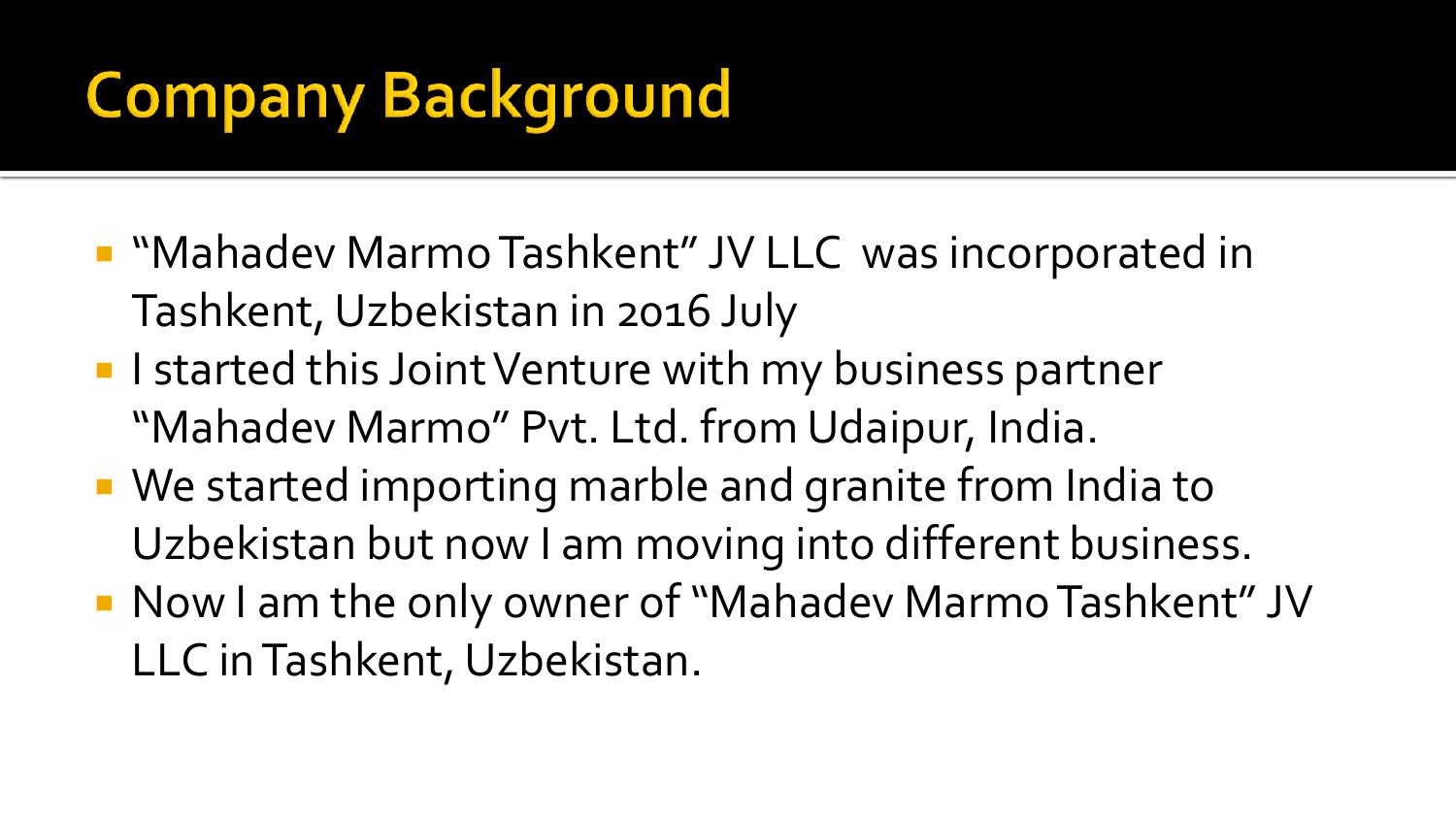# **Company Overview**

- New generation of technology in communications industry.
- **T** To use Virtual Reality technology instead of smartphones and computers.
- **Users will enjoy communicating in 3D environment and share any** type of data with each other.
- The price for the end user will not exceed than that of smartphones (1000 USD – 1500 USD per piece).
- **Initiator I have more than 10 years of entrepreneurial experience** in Uzbekistan and MBA graduate from Heriot Watt University.
- We will rebrand my business as "Ad Com Tech" which stands for "Advanced Communications Technologies"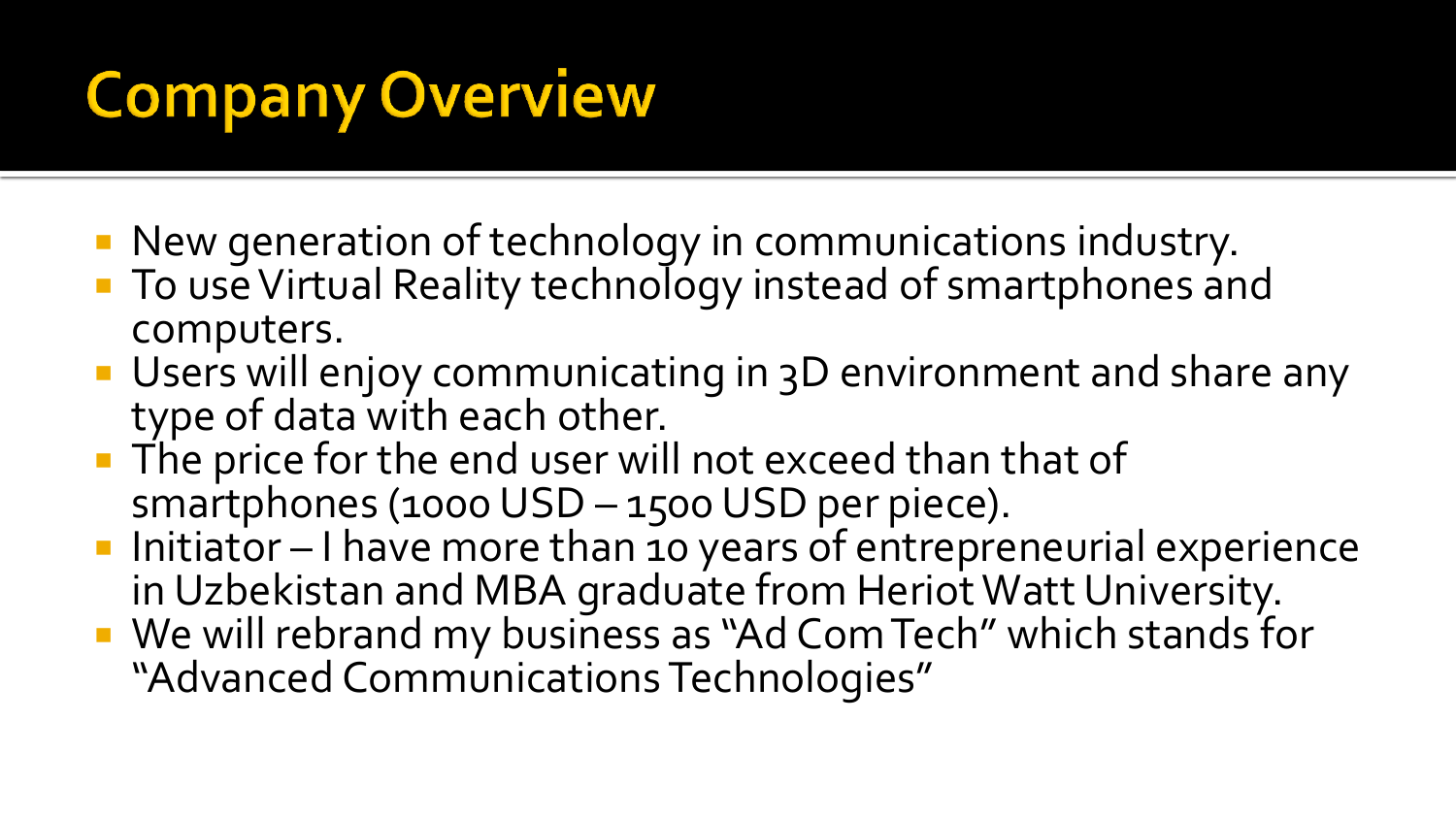## **Mission/Vision of the Company**

- To transform the communications industry globally and take it to the next level.
- Around 20 years ago when the internet was just developing people tried to get benefits from it.
- Some people thought:
- **that internet will be used to socialise**
- that there will be billions of websites so that people will be searching in the internet
- that internet will be used to buy various products
- **That's how Google, Facebook and Amazon appeared.**
- Today Virtual Reality technology is in the same situation as internet 20 years ago.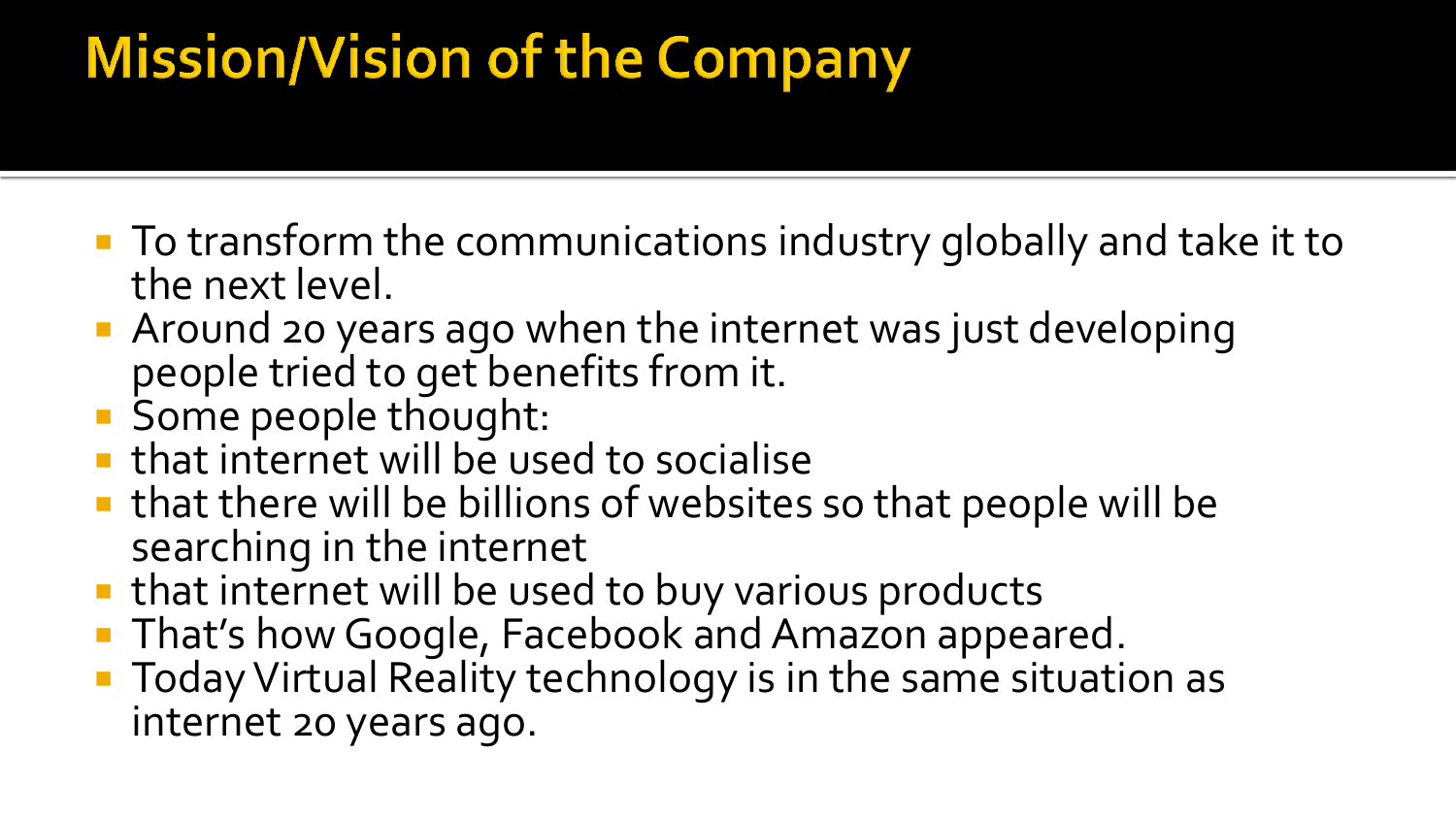

■ CEO – Akmal Pulatov did several startups in the past in Uzbekistan.

 $\blacksquare$  VironIT – is a professional IT consulting company based in the USA will be responsible to technically develop this software.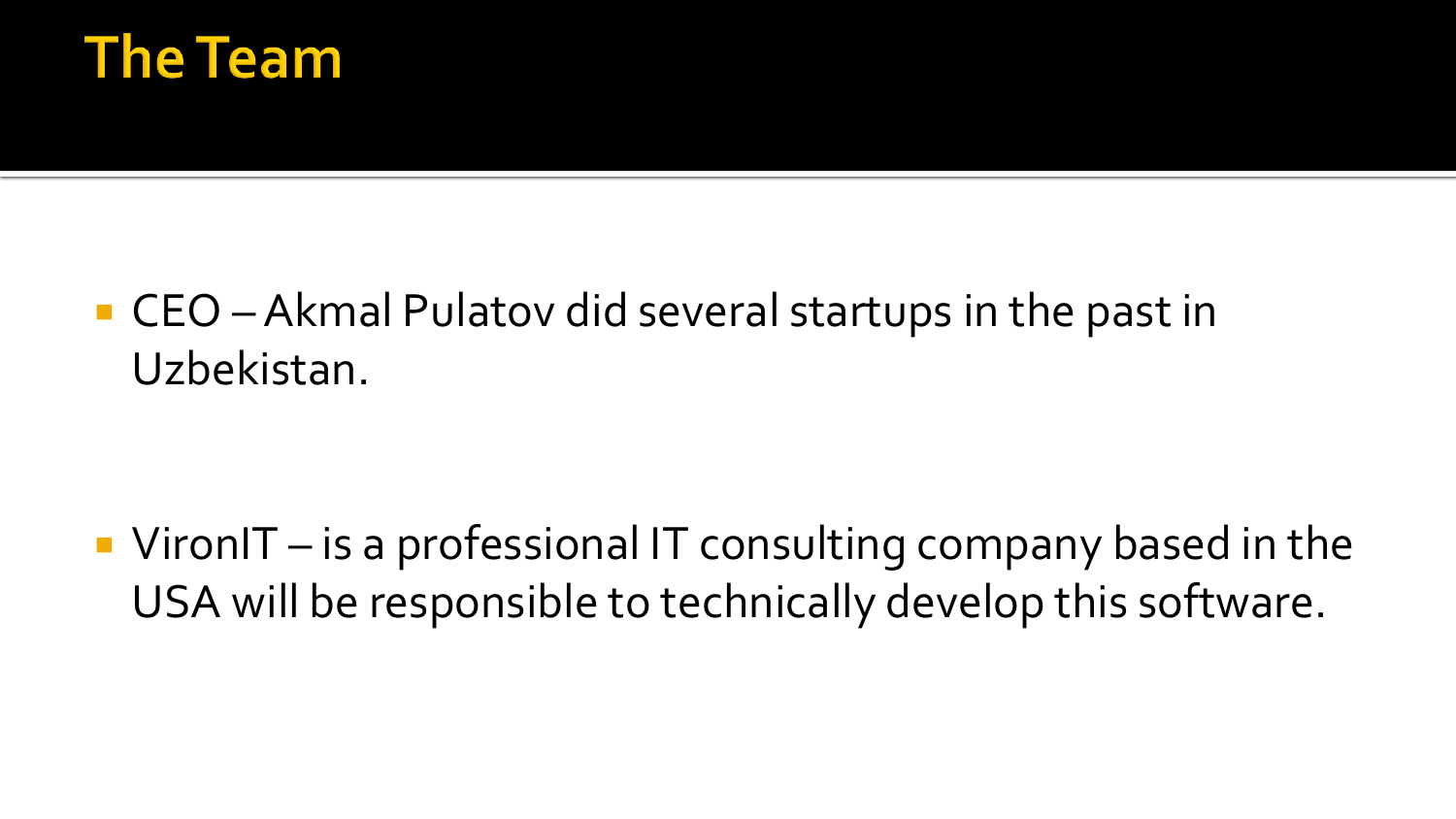### **The Problem**

- Main types of communication devices are smartphones, tablets and computers. However, this industry is mature and needs something totally new.
- Smartphones and computers are becoming more alike time by time. There is no much differences among them now.
- **The global market needs innovation.**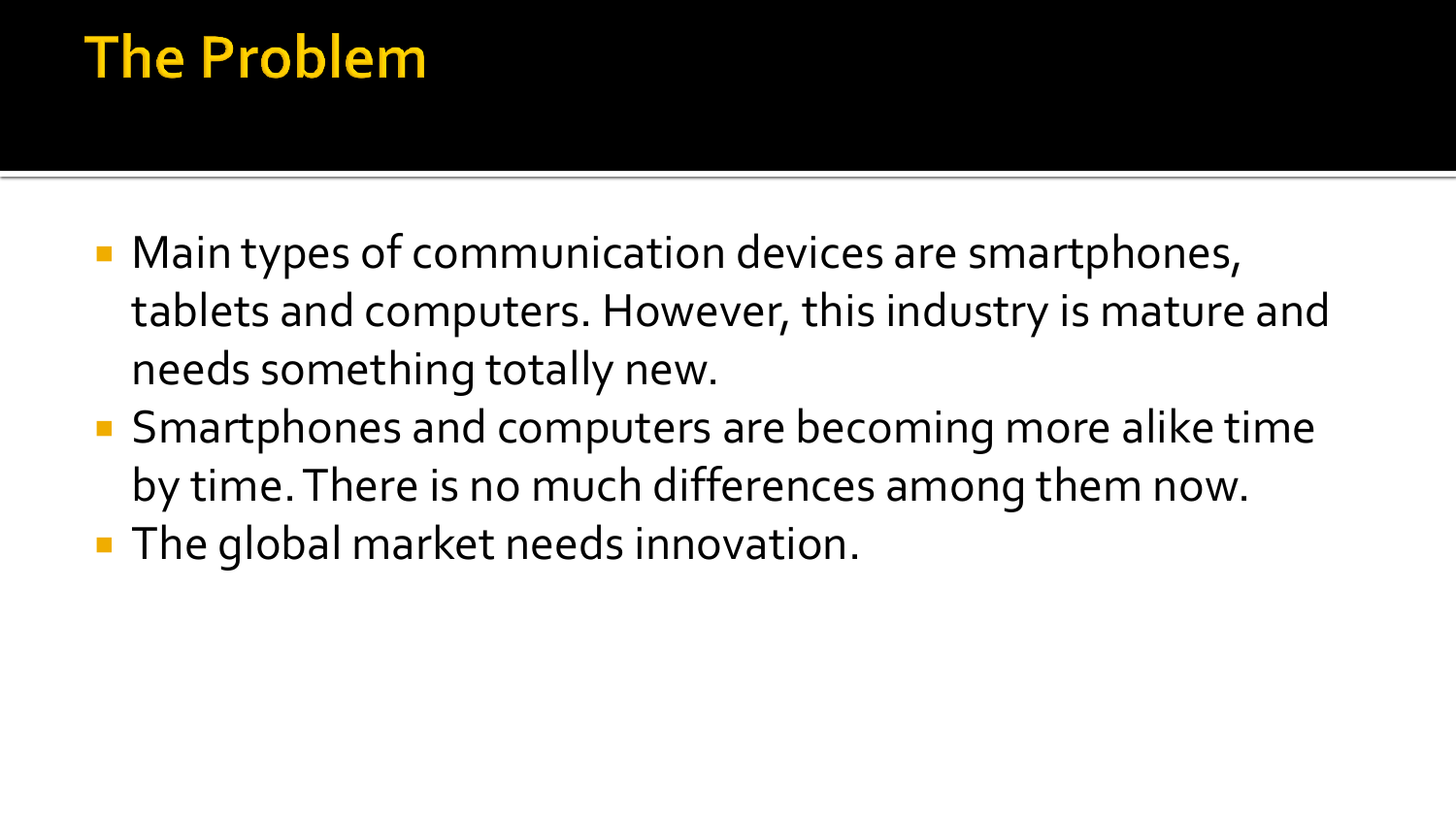### **The Solution**

- To introduce Virtual Reality device for communication and sharing information among users.
- Communicating in 3D environment and using it instead of smartphones and computers which are 2D.
- **Totally different method which is not exploited by anyone so** far.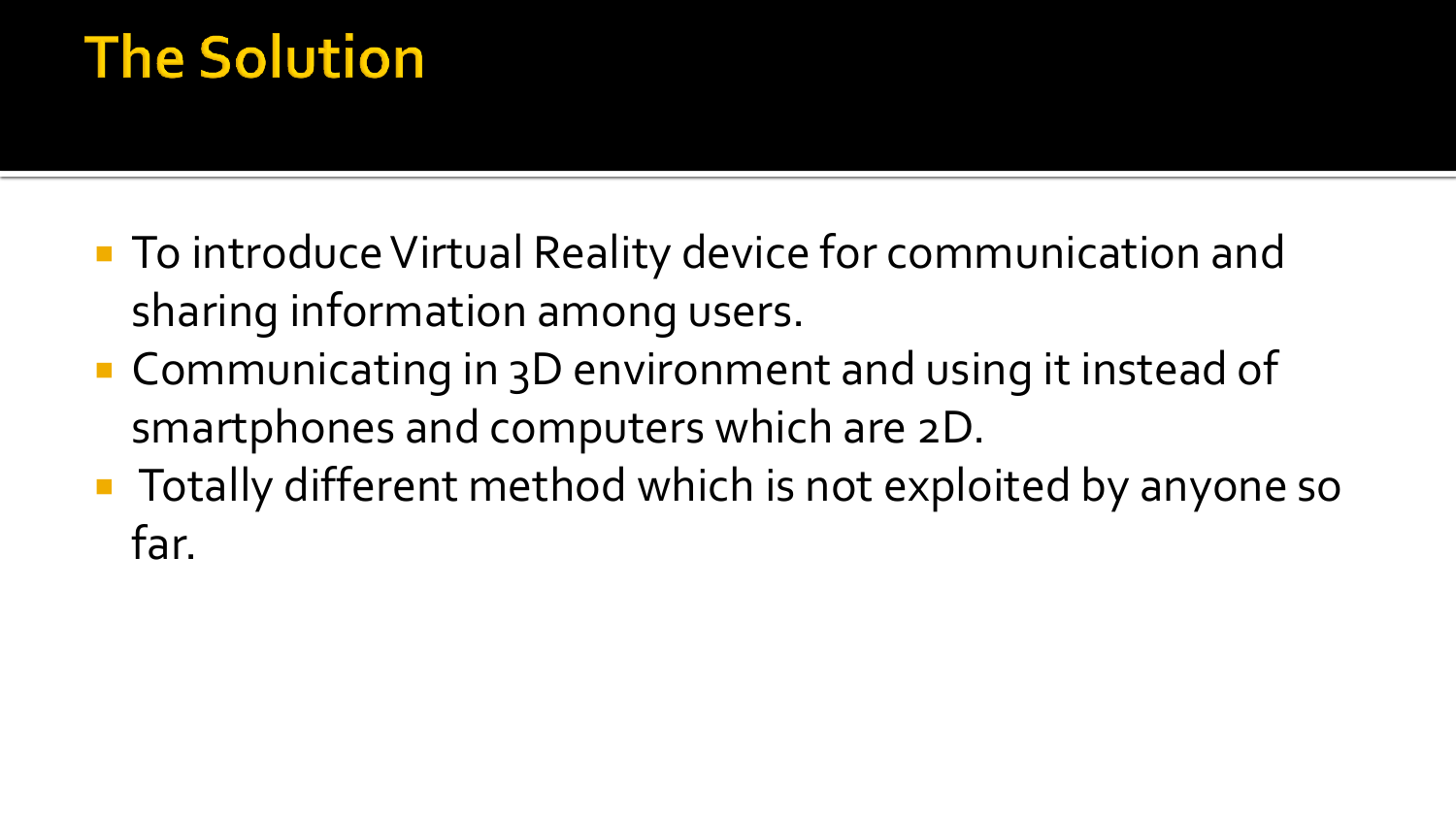## **The Market Opportunity**

- **There is global demand for communications devices.**
- Smartphones are used by  $-$  3.8 billion people
- Computers are used by more than 2 billion people
- Active internet users 4.66 billion people
- No one introduced Virtual Reality device for communication yet.
- Such a lack of competition gives great opportunities and to get first mover advantage globally.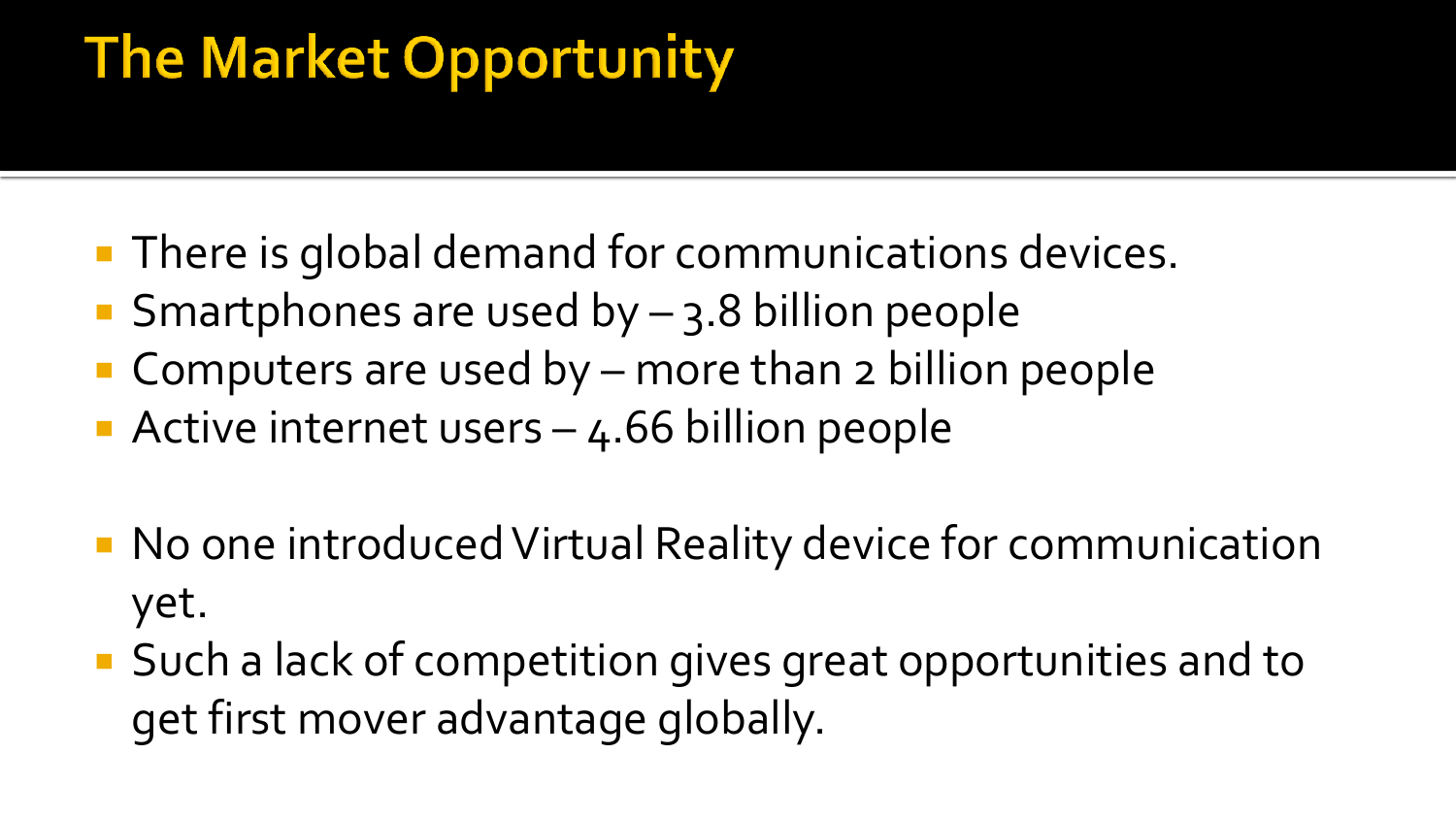### **The Product**

There will be 3 different software applications

- **1)** Calling and texting in 3D environment with other multiple users.
- 2) Browsing the internet and to see and work with multiple 2D web pages simultaneously in 3D environment.
- 3) Create, edit and save multiple different 2D and 3D files in 3D environment. Including texts, documents, images and videos.

Also to share any data with other users.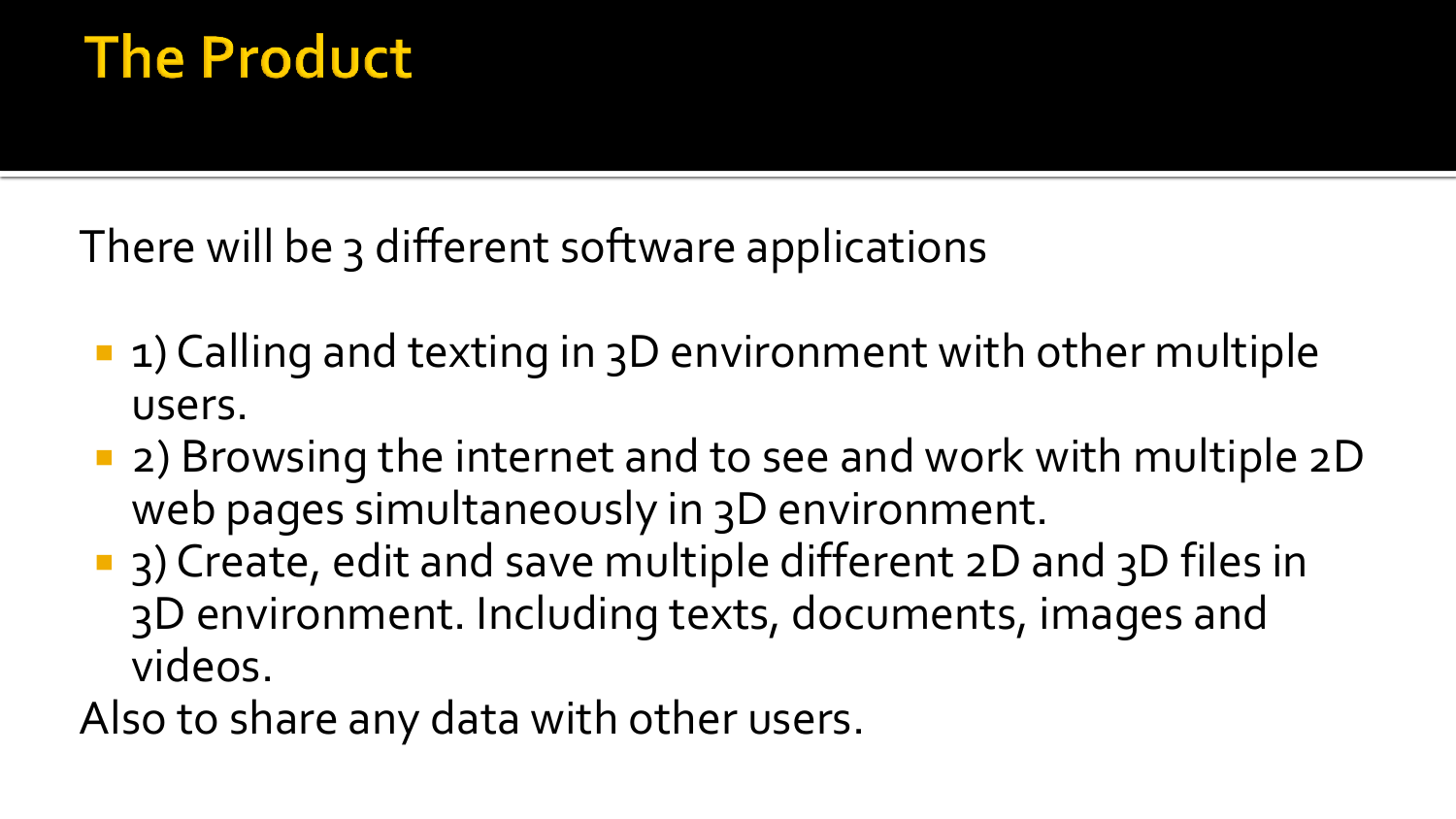# **Technology**

- Software Viron IT will develop the software according to our requirements
- Hardware We will use already existing Virtual Headsets, for example Oculus or others.
- **End users will use internet connection to share info and** communicate with each other.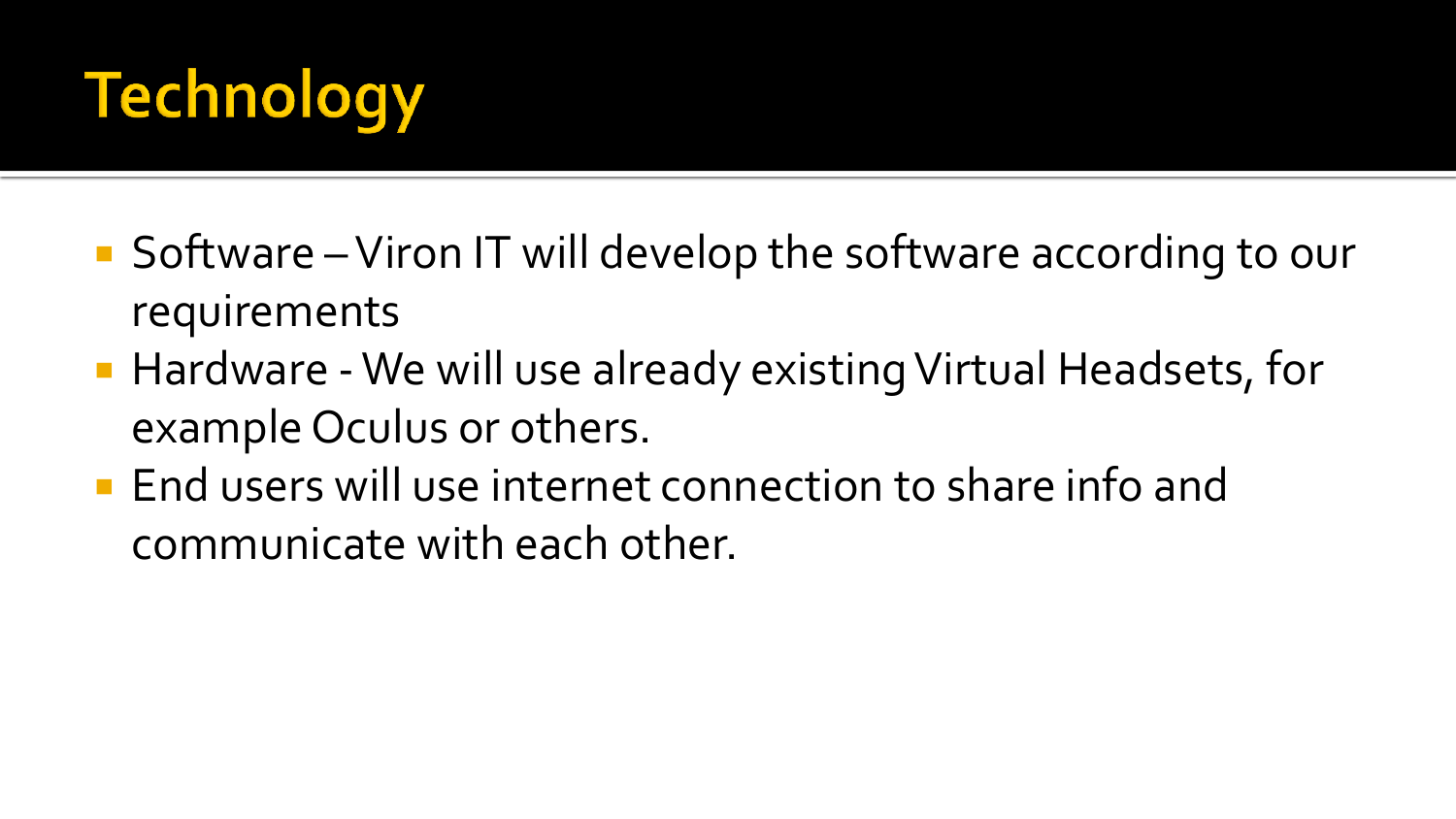### **The Competition**

- **There is no well established companies yet as no one has** exploited this opportunity.
- **Exen though there is no information available about** perspective competitors, there is not much time to become first in the market.
- We will not compete with companies such as Facebook or Microsoft, which are investing to develop hardware(VR headset)
- We will develop only Software and we will cooperate with big companies who are developing Hardware (VR Headsets).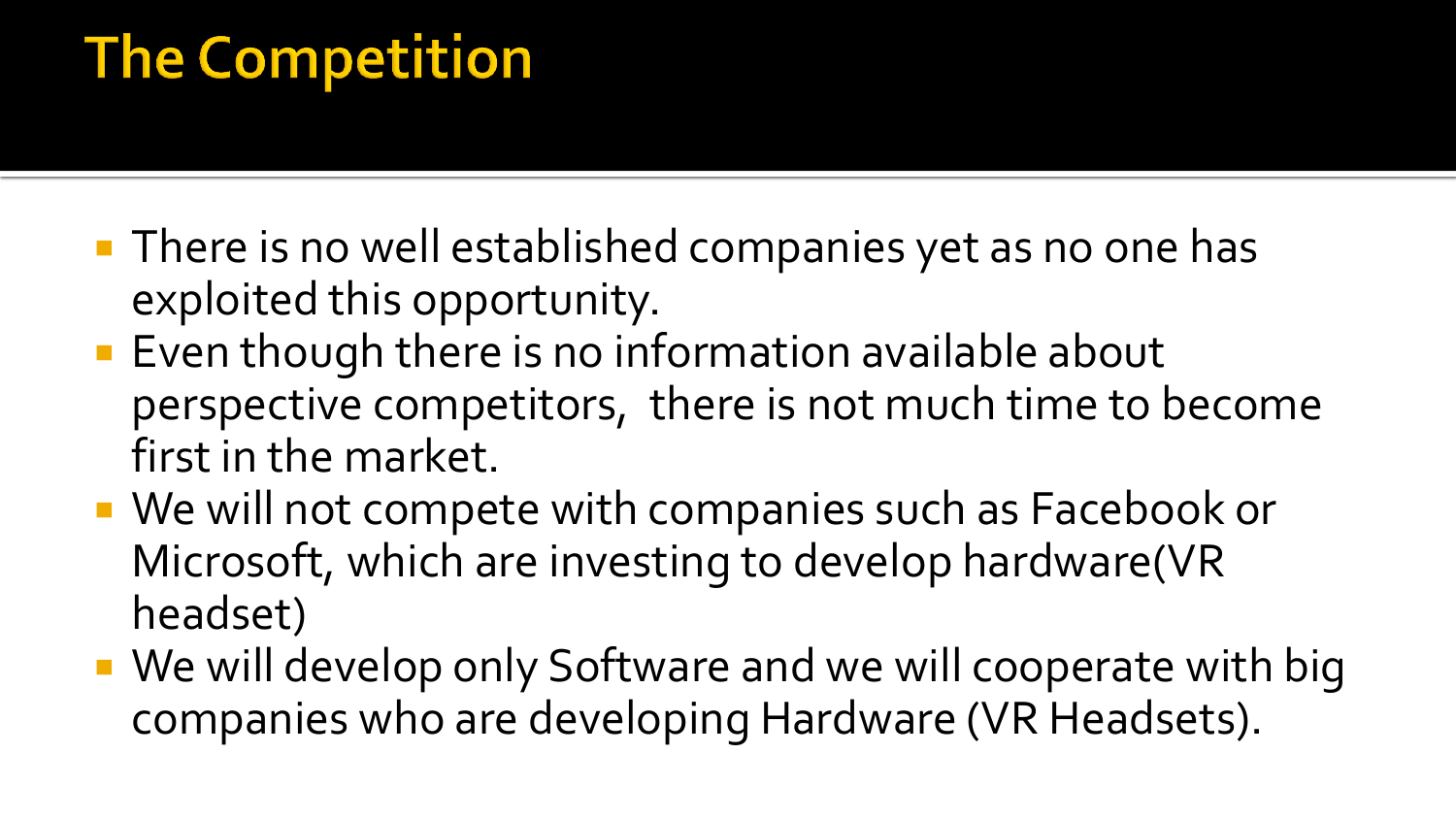### **Business Model**

- We will buy already existing Virtual Reality headsets and we will use our own brand name.
- We will fix our software to these Virtual Reality headsets and sell it to wholesalers and distributors.
- We are not planning to sell directly to customers because we do not need to manage retail stores and sales team globally. We are ready to give away some margin to well established distributors.
- The price for end users will not exceed the price of new smartphone or new laptop.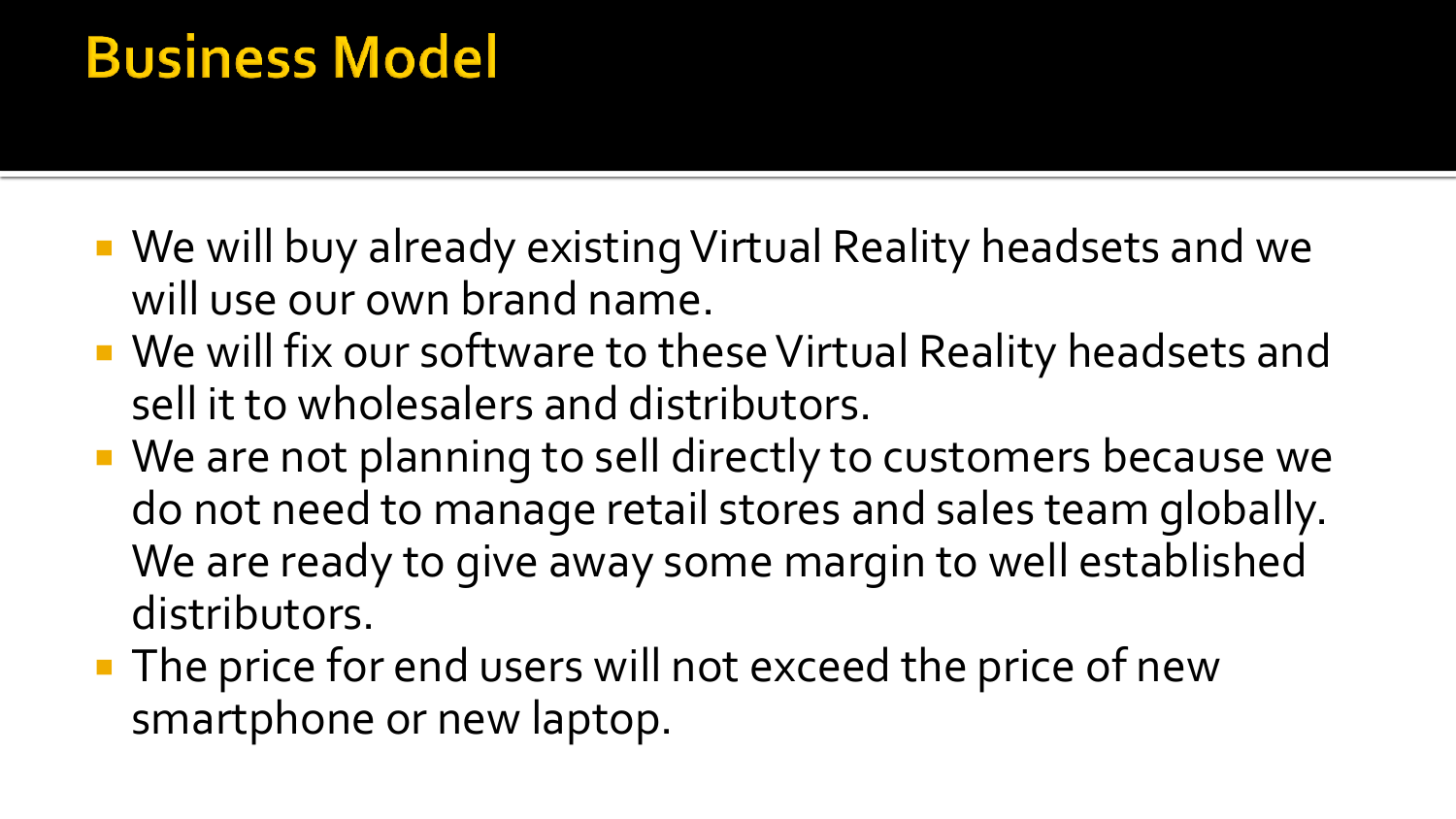## **The Marketing Plan**

- We will approach retailers of computers.
- We will approach mobile operators such as Vodafone or O2 as they have well established retail chain for smartphones.
- We will approach other smartphone and computer wholesalers and distributors who has already well established marketing network.
- After development and demonstration of prototypes to Distributors I will sign contract with them asking prepayment 40%.
- And use 50% of this prepayment to pay in advance to hardware suppliers.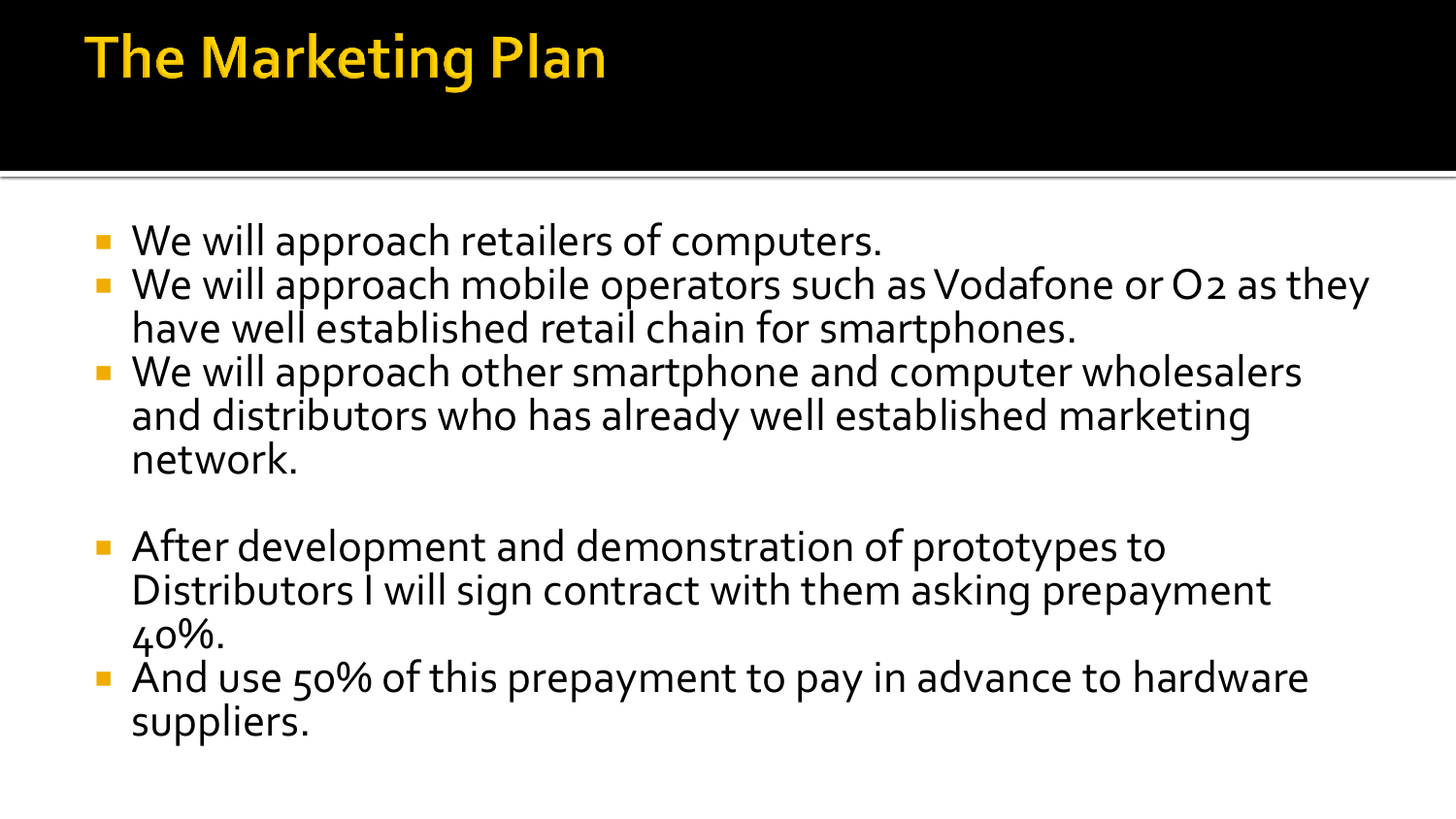### **Financials**

- So far just roughly estimates are known after communications with "Viron It" Belarus office.
- Software development will be 120 000 USD will take 1 year.
- Oculus Virtual Reality Headset 300 USD per piece.
- The selling price will be around 1 300 USD per piece.
- So the revenue is 1 000 USD per piece.
- **Expect to have sales of 1 million pieces during the first year.**
- So that revenue is 1 billion USD for the first year.
- **However, the precise figures will be known after detailed** discussion about requirements with the Viron IT.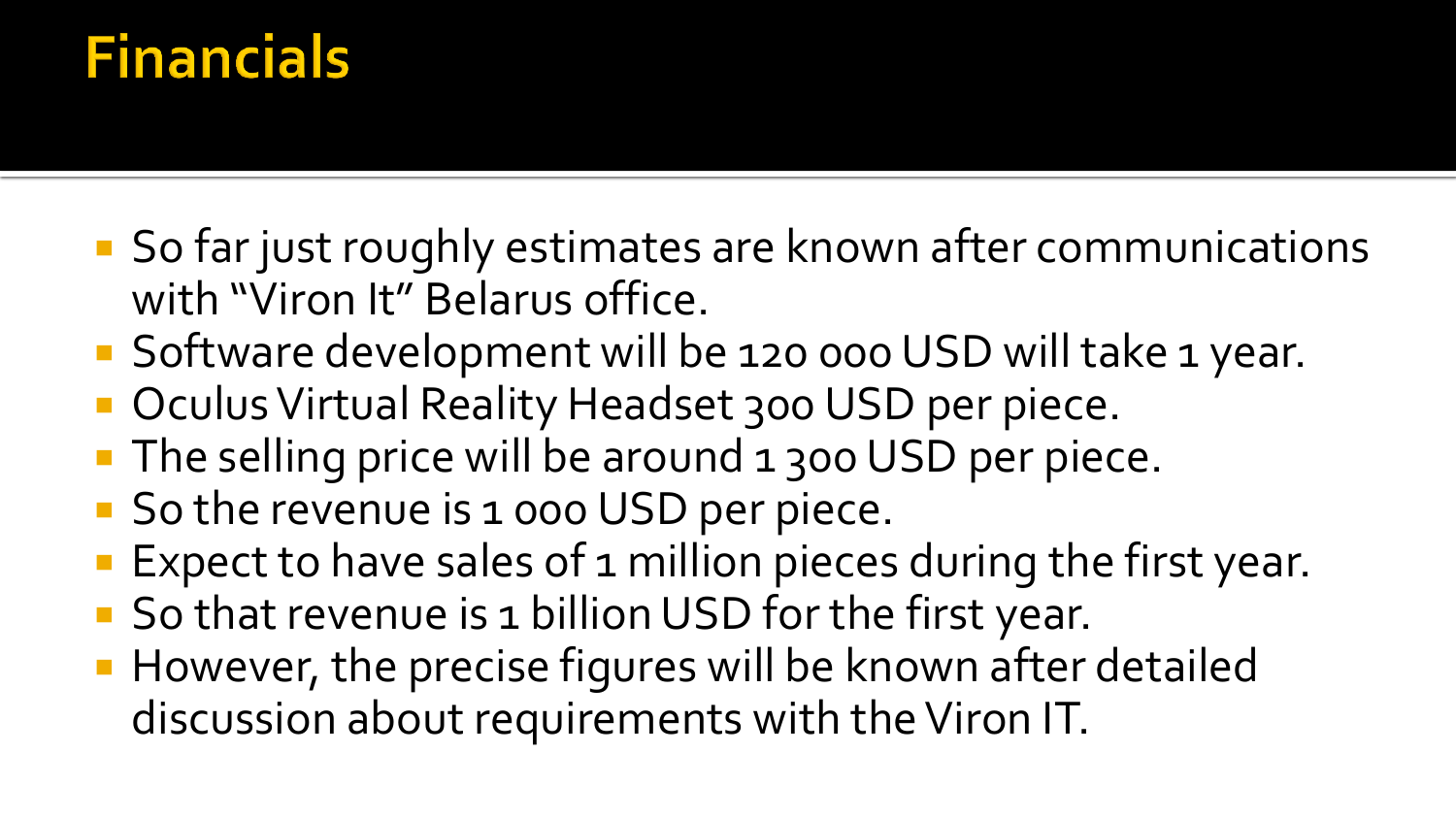### **The Ask**

- I am seeking 500 000 USD for 20% equity:
- Exit route for investors I will buy back the 20% equity for 10 mln USD in 2 years.

500 000 USD will be used to

- 1) Develop several prototypes by the end of this year.
- 2) Sign contracts with distributors and wholesales of smartphones and computers globally with 40% advance payments.
- 3) Use these 40% advance payments to order hardware components and to fix our software into these hardware (VR Headsets).
- If the budget is 120 000 it will take around 1 year and our software will be ready next year
- I want to increase the budget considerably for the development of software because I want to offer this product by the end of this year (2022).